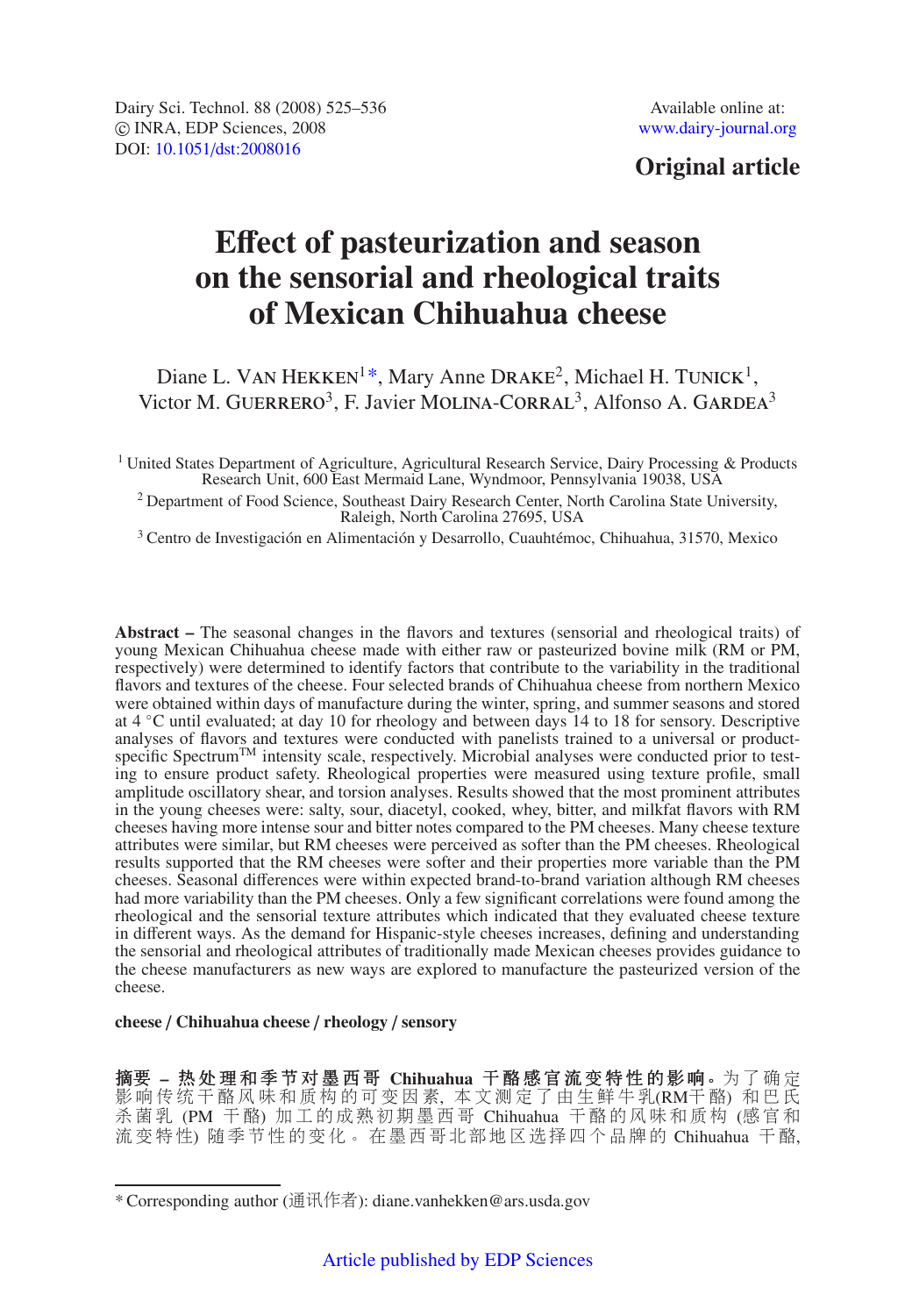分别于冬季、春节和夏季生产的当天采样, 4 ◦C 贮藏备用;在第 10 天分析样品的流变性, 第 14–18 天进行感官评定。经过培训的感官评定人员分别采用通用和专用的 SpectrumTM 法对 干酪的风味和质构进行了描述性分析。为了确保产品的安全性, 在感官评定之前先测定了干 酪的微生物指标。以质构测定、小振幅震振荡剪切和扭转分析对干酪的流变特性进行了描 述。结果表明, 发酵初期干酪的典型风味是咸味、酸味、联乙醯味、蒸煮味、乳清味、苦味 和乳脂肪味, RM 干酪比 PM 干酪具有更浓的酸味和苦味。许多干酪的质构特性非常相似, 但是 RM 干酪比 PM 干酪更软。流变学分析结果也证明了 RM 干酪较软, 而且一些性质更不 稳定。尽管 RM 干酪性质的变化幅度比 PM 干酪大, 但是在各品牌之间由于季节性变化引起 差异还是在可接受的范围内。在用不同的评价方法给出的结果中,只有为数不多样品的流变 性和感官质构之间具有显著的相关性。随着对Hispanic 型干酪需求量的增加, 确定和掌握传 统墨西哥干酪的感官和流变特性, 对巴氏杀菌法生产墨西哥干酪生产具有指导作用。

# 干酪 / **Chihuahua**干酪 / 流变性 / 感官

**Résumé – E**ff**et de la pasteurisation et de la saison sur les caractéristiques sensorielles et rhéologiques du fromage mexicain Queso Chihuahua.** Les changements saisonniers de flaveur et de texture du fromage mexicain Queso Chihuahua à l'état jeune, produit à partir de lait de vache cru (RM) ou pasteurisé (PM), ont été déterminés pour identifier les facteurs qui contribuent à la variabilité dans les flaveurs et textures traditionnelles du fromage. Des fromages Queso Chihuahua de quatre marques sélectionnées du nord du Mexique ont été obtenus dans les premiers jours de fabrication au cours de l'hiver, du printemps et de l'été, et stockés à 4 ◦C jusqu'à leur évaluation, au  $10^e$  jour pour la rhéologie et entre les  $14^e$  et  $18^e$  jours pour l'analyse sensorielle. Les analyses descriptives des flaveurs et textures ont été conduites avec un jury entraîné à une échelle d'intensité soit universelle, soit spécifique de produit Spectrum™. Des analyses microbiologiques ont été effectuées avant évaluation pour assurer la sécurité du produit. Les propriétés rhéologiques ont été mesurées à l'aide du profil de texture, du cisaillement oscillatoire de petite amplitude, et des analyses de torsion. Les résultats ont montré que les descripteurs le plus souvent attribués aux fromages jeunes étaient : salé, acide, diacétyle, cuit, lactosérum, amer et matière grasse, avec une note plus intense d'acide et d'amer pour les fromages RM comparée à celle des fromages PM. Beaucoup d'attributs de texture étaient similaires, mais les fromages RM étaient perçus comme plus mous que les fromages PM. Les résultats rhéologiques ont montré que les fromages RM étaient plus mous et leurs propriétés plus variables que les fromages PM. Les différences saisonnières étaient incluses dans la plage de variation marque à marque attendue, bien que les fromages RM avaient une variabilité plus grande que les fromages PM. Seulement quelques corrélations significatives étaient trouvées parmi les attributs de texture rhéologiques et sensoriels, ce qui indiquait qu'ils évaluaient la texture du fromage de façons différentes. Comme la demande de fromages de type hispanique augmente, la définition et la compréhension des attributs sensoriels et rhéologiques des fromages mexicains fabriqués de façon traditionnelle procurent des conseils aux fabricants de fromage alors que sont explorées de nouvelles façons de fabriquer le fromage pasteurisé.

#### **fromage** / **Queso Chihuahua** / **rhéologie** / **analyse sensorielle**

# **1. INTRODUCTION**

In the state of Chihuahua, Mexico, the Mennonite communities developed and produce a semi-hard cheese (Queso Chihuahua) that typically is consumed fresh (usually within 2–4 weeks from manufacture) and is noted for its flavor and melting properties. Traditionally, Mexican Queso Chihuahua has been made from raw bovine milk, but as food safety issues increase for cheeses sold with minimal aging, more manufacturers are pasteurizing their cheesemilk. However, there are concerns that the use of pasteurized cheesemilk will alter the traditional sensory traits (flavor and texture) of this cheese. Although Queso Chihuahua is one of the major variety of cheese consumed in northern Mexico, only a few papers have been published on its chemical and microbial/pathogen properties [\[4](#page-11-0), [14](#page-11-1), [15\]](#page-11-2).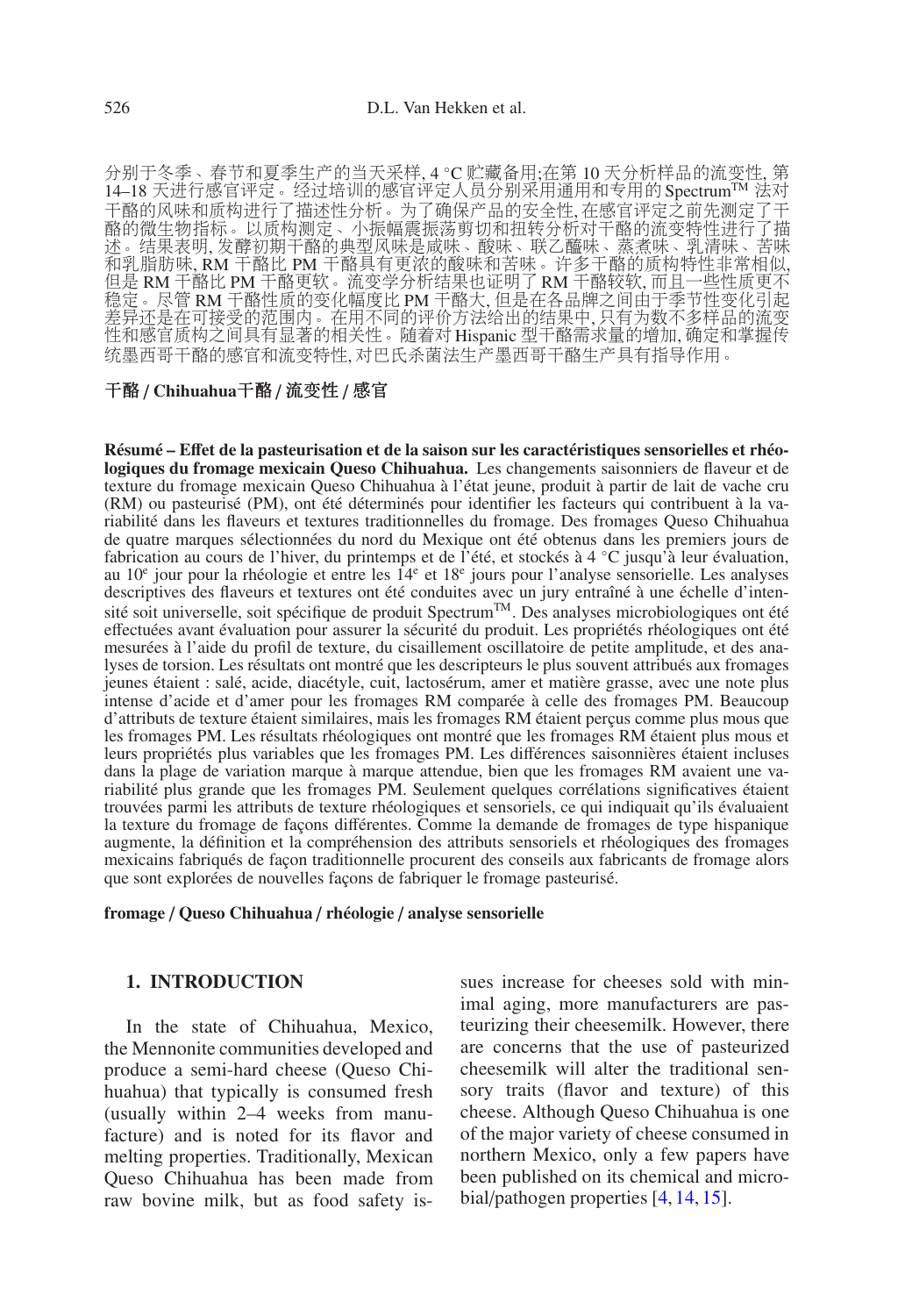Scientists from the Agricultural Research Service, Wyndmoor, Pennsylvania, USA, and the Centro de Investigación en Alimentiación y Desarrollo (CIAD), Cuauhtémoc, Chihuahua, Mexico, recently completed a study that characterized the quality traits of the young Chihuahua cheese made with either raw or pasteurized bovine milk (RM or PM, respectively). A number of properties of the RM and PM Chihuahua cheeses have been reported including differences in manufacture procedures and the chemical [\[18\]](#page-11-3), microbiological [\[1,](#page-10-0) [18\]](#page-11-3), and rheological properties [\[17](#page-11-4), [20\]](#page-11-5). In collaboration with researchers at North Carolina State University, the sensorial properties have also been characterized [\[19\]](#page-11-6). The portion of the study presented here examines the impact of heat treatment (pasteurization) and seasonality of the cheesemilk on the flavors, textures, and rheology of fresh Chihuahua cheese, and the relationships among texture and rheology traits of the fresh cheese.

# **2. MATERIALS AND METHODS**

#### **2.1. Cheese samples**

Multiple blocks of Chihuahua cheese made from either RM (2 brands; RM1, RM2) or PM (2 brands; PM1, PM2) were obtained within 3 d of manufacture from four selected commercial cheese plants in the Chihuahua region of Mexico. Brands were selected based on compositional and rheology results from an earlier study [\[20\]](#page-11-5). Because several of the RM cheeses had similar chemical and rheological values, an informal flavor ranking was conducted in which Chihuahua cheese makers (*n* = 30) identified the 2 RM brands that were closest to the 'ideal Queso Chihuahua flavor'. Manufacturing parameters for the 4 brands of cheese varied from 32 or 37 ◦C for warming the cheesemilk prior to renneting, 30 to 40 min for coagulation, and 38 or 40 ◦C cooking temperatures with 15 to

60 min cooking times. Curds were cheddared for 20–90 min, salted at levels of 2– 4%, and pressed at 120 to 550 PA for 6 to 20 h (17). Cheese samples were collected during the three distinct northern Mexico seasons (winter, December-January; midspring, May; and late summer, September) and shipped overnight (in ice chests with sufficient cold pack to keep cheese between 4–8 ◦C during transport) to the Dairy Processing and Products Research Unit, Wyndmoor, PA.

At least two blocks of each brand were then repacked and shipped overnight to North Carolina State University for texture evaluation. Three blocks from each manufacture were opened aseptically and portions were sent immediately for microbiological testing to ensure the safety of cheeses prior to any sensory testing. A certified laboratory conducted microbiological screenings for the presence of *Listeria monocytogenes*, *Escherichia coli* O157:H7, *Staphylococcus aureus* enterotoxin and *Campylobacter* spp. Cheeses were stored at 4 ◦C until sensory evaluations or rheological analyses were conducted.

#### **2.2. Sensory analyses**

Cheese flavor and texture evaluations were conducted as described by Van Hekken et al. [\[19](#page-11-6)]. Cheeses were between 14 and 18 d old when evaluated. All samples were removed from the interior of the cheese blocks  $(2.5 \text{ cm}^3)$ cubes for flavor and  $1.27 \text{ cm}^3$  cubes for texture), placed in capped 60 mL soufflé cups, and tempered (22 ◦C for flavor and 15 ◦C for texture) prior to testing. For each shipment, panelists evaluated samples of each of the four brands (in duplicate for flavor and in triplicate for texture) in a randomized block design over a 2-day period. The experienced flavor descriptive analysis panel ( $n = 8$ ; minimum of 40 h of training) was trained to use a universal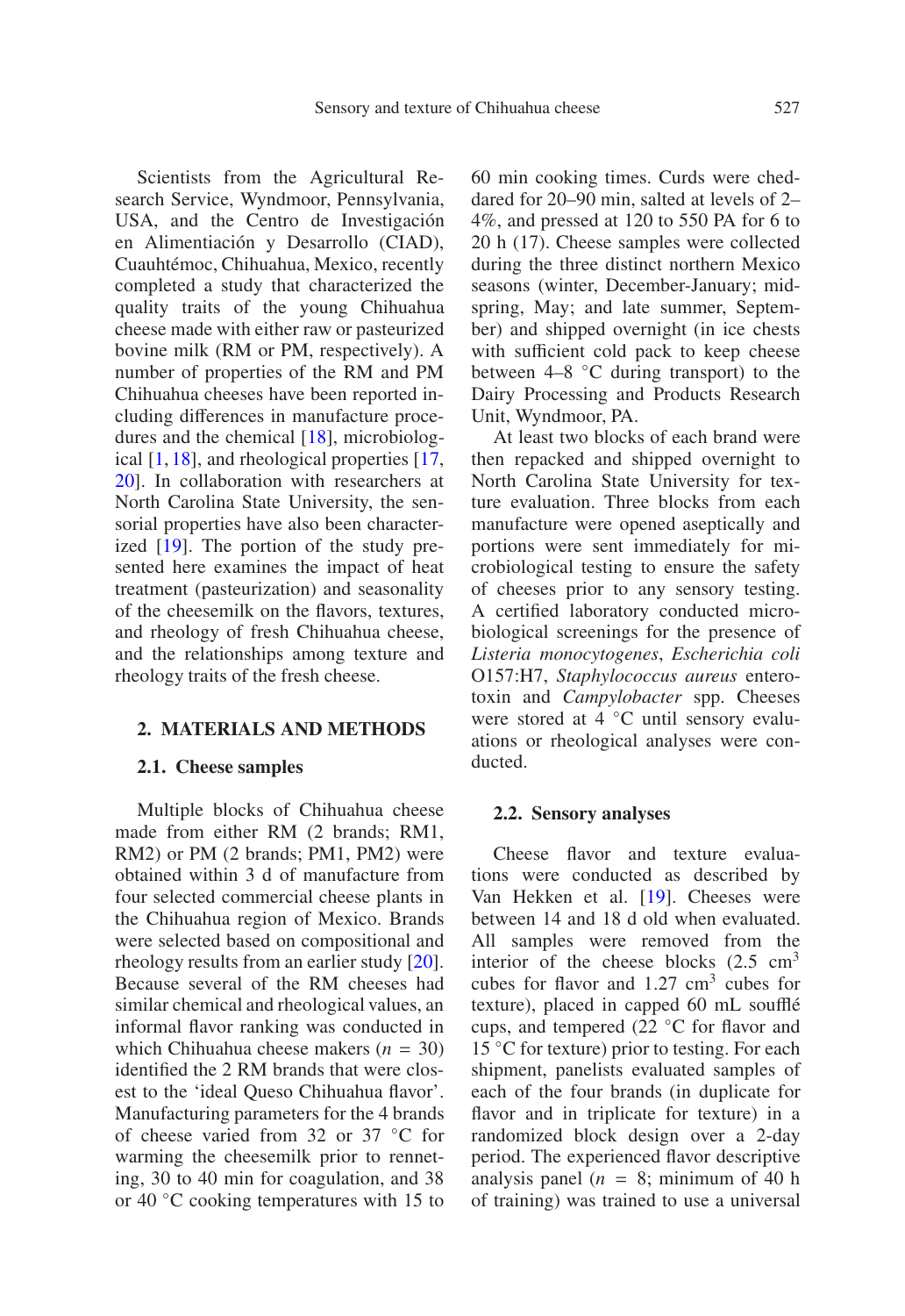Spectrum<sup>TM</sup> 15-point intensity scale [\[12\]](#page-11-7) based on a Lexicon developed for Cheddar cheese [\[7\]](#page-11-8) as modified for Chihuahua cheese [\[19\]](#page-11-6). Panelists received intensive training using references anchored at 2.0 and 5.0 intensities. The experienced texture descriptive analysis panel ( $n = 15$ , minimum of 20 h of training) used a 15 point product-specific intensity scale [\[6](#page-11-9)] as described and modified by Brown et al. [\[2\]](#page-10-1) using the Spectrum<sup>TM</sup> method.

#### **2.3. Rheological analyses**

Rheological properties were obtained as described by Van Hekken et al. [\[20\]](#page-11-5). Three blocks of same brand of cheese were removed from refrigerated storage at 10-d and warmed to room temperature  $(22 \degree C)$ prior to the preparation of samples. All tests were conducted at  $22 \pm 1$  °C. Torsion analysis was conducted using a torsion gelometer rotating at 2.5 RPM (Gel Consultants, Inc., Raleigh, NC, USA). Four plugs (27.5-mm length, 15-mm diameter) from each cheese block were milled to the appropriate capstan shape (10-mm center diameter) and samples twisted until the sample fractured. Gelometer software collected shear stress and shear strain at point of fracture and calculated the shear rigidity (ratio of stress to strain) at the point of fracture. Texture profile analysis was conducted using a universal testing machine (Sintech, Model SM-25-155, Material Testing Products Systems Corp., Eden Prairie, MN, USA). Four cylindrical plugs (14.5-mm diameter and height) from each cheese block were compressed by 75% twice using a crosshead speed of 100 mm·min−1. Hardness, cohesiveness, and springiness were calculated by the instrument's software from the generated force-distance curves. Chewiness was calculated by multiplying the hardness, springiness, and cohesiveness values. Small amplitude oscillatory shear analysis was conducted using a Dynamic Analyzer (model AR 2000, TA Instruments, New Castle, DE, USA). Three discs (25.4× 4−5 mm) from each cheese block were prepared by gluing the cheeses to parallel plates. The linear viscoelastic range for each cheese was determined by a strain sweep. Frequency sweeps (0.1 to 100 rad·s−1) then were conducted at 0.8% strain and the elastic and viscous moduli measured by the instrument's software were used to calculate the complex viscosity; values presented were obtained at  $10 \text{ rad·s}^{-1}$ .

# **2.4. Statistics**

The experiment had a split plot design with the type of cheese (RM or PM) as the main effect. Sensory and rheology data were evaluated by analysis of variance using MIXED procedure (SAS Version 8.2; SAS Inc., Cary, NC, USA) to determine significance of main effects and interactions among cheese type, brand, and season. Differences were considered significant when  $P < 0.05$ . Correlation coefficients were calculated between sensory texture and rheological properties.

# **3. RESULTS AND DISCUSSION**

#### **3.1. Cheese**

Our earlier characterization studies described Chihuahua cheese from the Chihuahua region of Mexico as a pale yellow cheese with firmly packed curds. The composition of the 4 brands of cheeses used in this study were similar  $(P > 0.05)$  throughout the year; 39–41% moisture, 24–26% protein, 31–34% fat, and  $1.0-1.5\%$  salt [\[17\]](#page-11-4). The RM cheeses contained more  $(P < 0.05)$  aerobic and anaerobic bacteria than the PM cheeses. All cheeses contained lactococci and lactobacilli whereas only the RM cheeses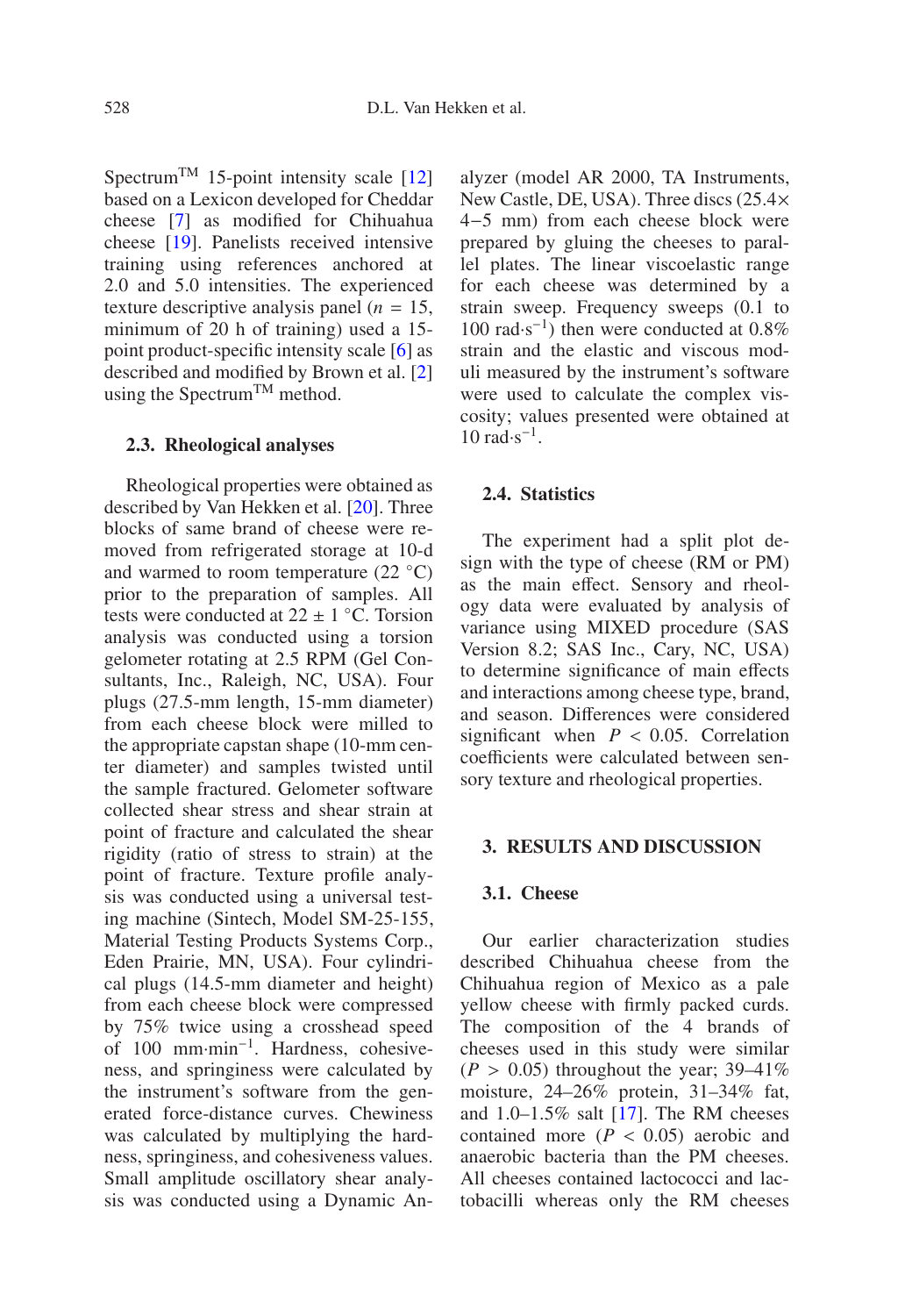<span id="page-4-0"></span>

**Figure 1.** Variation in the sensory flavor profiles of Chihuahua cheese made with raw milk (brands a) RM1 and b) RM2) and pasteurized milk (brands c) PM1 and d) PM 2) during the winter  $(\Diamond)$ , spring  $(\Box)$ , and late summer  $(\triangle)$ . Means based on duplicate evaluation per each sample of cheese.

contained additional coliforms and enterococci [\[1](#page-10-0)]. The RM cheeses had numerous pinhole sized gas openings throughout the matrix while the PM cheeses only had a few scattered gas holes.

# **3.2. Sensory flavor**

Characterization of 16 different brands of Chihuahua cheese from Mexico established that this cheese has a mild flavor with the highest intensity scores (on a universal intensity scale) measured at 3.0 [\[19\]](#page-11-6). The most prominent attributes of the young cheeses were salty, sour, diacetyl, cooked, whey, bitter, and milkfat flavors with RM cheeses having more intense sour and bitter notes compared to the PM cheeses. There were slight seasonal variations noted among the 4 brands collected during the 3 different Mexican seasons (Fig. [1\)](#page-4-0). Salt (ranged from 1.8 to 2.8), sour (ranged from 0.7 to 2.6), and bitter (ranged from 0.4 to 1.9) intensities were higher  $(P < 0.05)$  in RM cheeses than the PM cheeses. Cheeses made in the spring had the highest ( $P < 0.05$ ) bitter and cooked scores while RM2 had the highest salt and sour scores. Diacetyl, whey, and milk fat aromas and flavors did not change significantly from season to season.

Chihuahua cheese has been described as "mild to tangy" in flavor [\[9](#page-11-10)]. Sour and bitter tastes noted in the cheeses could explain the tangy flavor. Chihuahua cheese is typically consumed as a young cheese (within 2–4 weeks after manufacture); therefore the cheeses were evaluated within 18 d after manufacture. The presence of young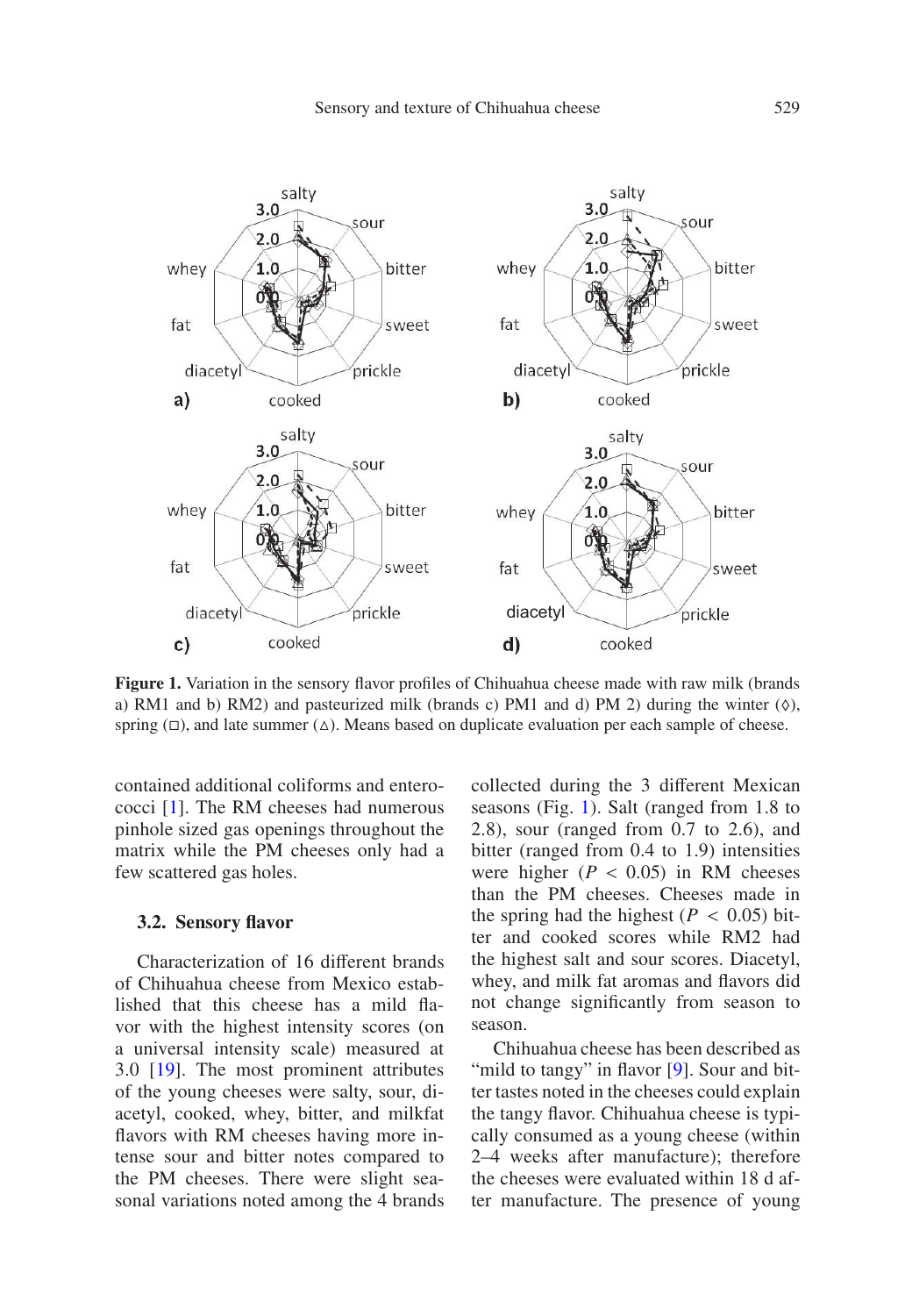cheese flavors (cooked, whey, and diacetyl) were expected to predominate [\[7\]](#page-11-8). Although the intensity of some flavor notes, such as salt (1.8 to 2.8), reflected the chemical composition of the cheeses (1.0–1.5% salt); others, such as milkfat-lactone flavor (0.7 to 1.3), did not correspond to the 31–34% fat content of the cheese. Many factors impact flavor identification including panelists thresholds for different compounds, release of compounds from the cheese matrix, and masking from other tastes and flavors in the cheeses [\[5\]](#page-11-11).

Seasonality of the milk is just one of many factors that can influence cheese flavor [\[11](#page-11-12)]. Not only can the gross composition of the milk change with the seasons but concentrations of enzymes and other minor components can be altered and feeddependent compounds can be transferred into the milk, such as grassy and onion flavor components [\[16\]](#page-11-13). Seasonality can also influence the microflora found in the RM cheeses which can alter proteolysis and lipolysis within the cheese matrix and thus influence flavor and texture [\[3,](#page-11-14) [13](#page-11-15)].

# **3.3. Sensory texture**

The sensory texture attributes for fresh Chihuahua cheese from Mexico scored in the middle range (Fig. [2\)](#page-6-0), as expected for a semi-hard fresh cheese [\[19](#page-11-6)]. The highest scores (9.1 to 9.5) were given to hand firmness, hand springiness, and first-bite firmness while chewdown degree of breakdown was at 7.3. The next cluster of scores (6.2–6.5) included hand rate of recovery, first-bite fracturability, chewdown cohesiveness, chewdown adhesiveness, and residual smoothness of mouth coating. Chewdown smoothness had the lowest score of 5.8. When compared to the reference cheeses described by Brown et al. [\[2\]](#page-10-1), Chihuahua cheese was firm, but not hard, and had some springiness to its matrix. When compressed by hand, it recovered fairly well but did not fracture or chewdown easily. When chewed, the mass was sticky in the mouth and slightly smooth. The RM cheeses were perceived as softer than the PM cheeses.

Season, brand, and season-brand interactions affected  $(P < 0.05)$  most of the sensory texture attributes (Fig. [2\)](#page-6-0); only chewdown degree of breakdown and chewdown adhesiveness did not show seasonal changes. The most drastic changes in texture were the very low scores noted for the hand springiness and rate of recovery attributes of the RM cheeses made in late summer. The lower scores suggested weaker cheese matrices that were unable to recover their shape after hand manipulation compared to cheeses made at other times of the year. Cheeses made in the winter were softer (hand firmness or first-bite firmness)  $(P < 0.05)$  than cheeses made in the spring or summer. The late summer RM1 and PM1 cheeses broke down easier than cheeses made in other seasons as seen by higher ( $P < 0.05$ ) first-bite fracturability and lower chewdown smoothness and residual smoothness of mouth coating values. The PM1 cheeses had the highest ( $P < 0.05$ ) chewdown and residual smoothness properties and lowest firmness and fracture traits of all the brands. Outside of late summer cheeses having very low hand springiness and recovery, the other variations noted in the texture profiles of fresh Chihuahua cheese were within expected brand-to-brand variation of the cheeses.

#### **3.4. Rheology**

Characterization of the rheological properties of 16 brands of fresh Chihuahua cheese showed significant  $(P < 0.05)$ variation among the different brands and overlap among the RM and PM cheeses; although the PM cheeses had narrower ranges indicating more uniformity among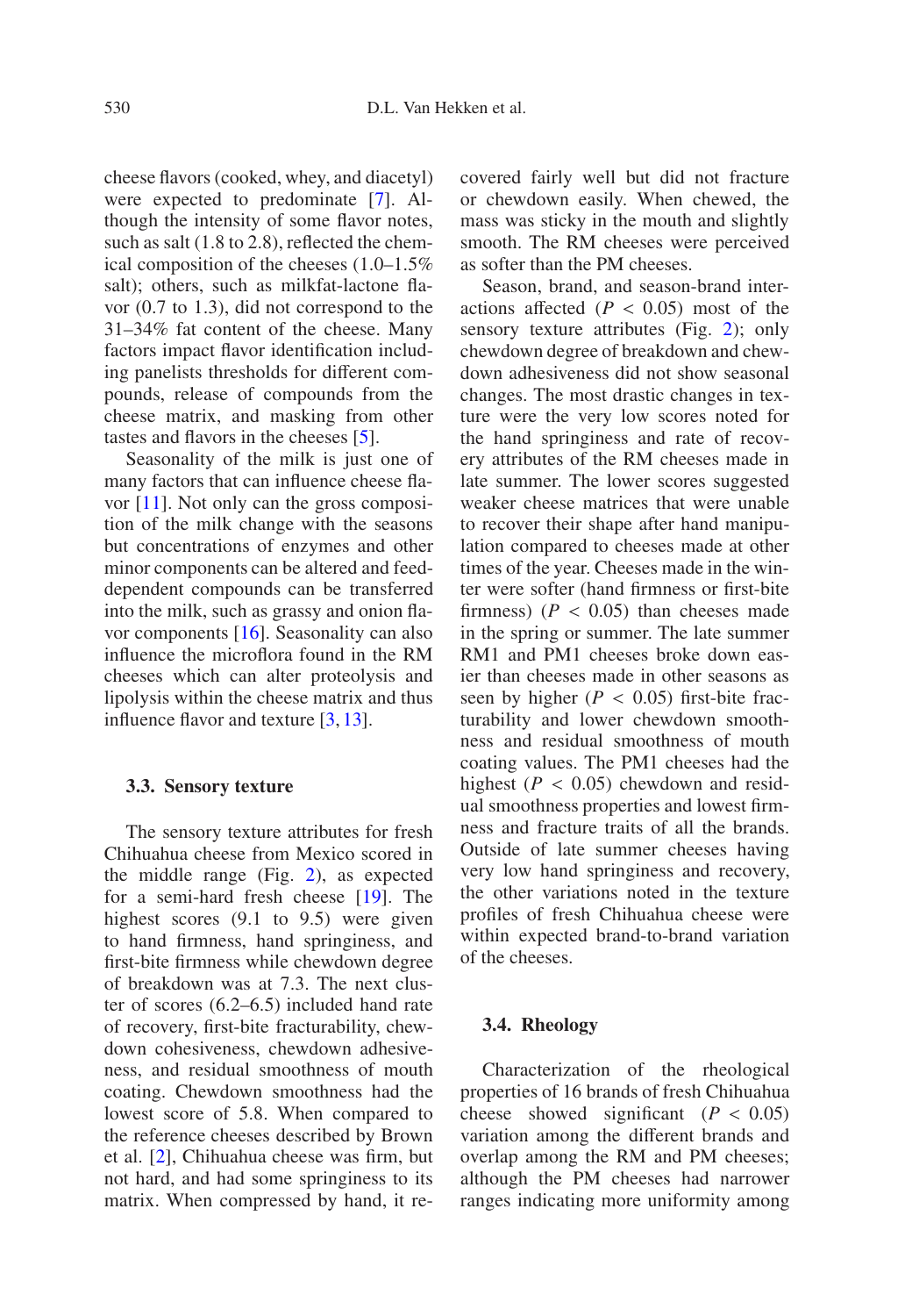

<span id="page-6-0"></span>**Figure 2.** Variation in the sensory texture profiles of Chihuahua cheese made with raw milk (brands a) RM1 and b) RM2), and pasteurized milk (brands c) PM1 and d) PM2) during the winter  $(\Diamond)$ , spring  $(\Box)$ , and late summer  $(\triangle)$ . Means based on triplicates evaluation per each sample of cheese. Texture descriptors: hand firmness, HFm; hand springiness, HSp; hand rate of recovery, HRc; first bite firmness, FFm; first bite fracturability, FFr; chewdown degree of breakdown, CBr; chewdown cohesiveness, CCo; chewdown adhesiveness, CAd; chewdown smoothness, CSm; and residual smoothness of mouth coating, RSm.

the cheeses [\[20](#page-11-5)]. Based on texture profile analysis (TPA), which measures the cheese matrices response to double compression testing, the PM cheeses generally were harder, chewier, and more cohesive than the RM cheeses. Torsion analysis, which uses a fundamental approach to measure properties at the point of fracture, showed that the RM and PM cheeses fractured at similar stress, tolerated the same amount of twisting force, and had similar shear rigidity values at the point of failure. The small amplitude oscillatory shear analysis (SAOSA), which tests internal protein interactions using very small, non-destructive movements, demonstrated that the RM cheeses had higher values for their viscoelastic properties (elastic modulus, viscous modulus, and complex viscosity) than the PM cheeses.

The rheology data collected on 10 day old Chihuahua cheese collected during the winter, spring, and summer showed that, while overall averages indicated that PM cheeses were harder, chewier, and more cohesive than the RM cheeses [18], there were noticeable variation among the brands and the tests. The TPA data (Fig. [3\)](#page-7-0) showed that PM2 and both RM cheeses were harder when made in the summer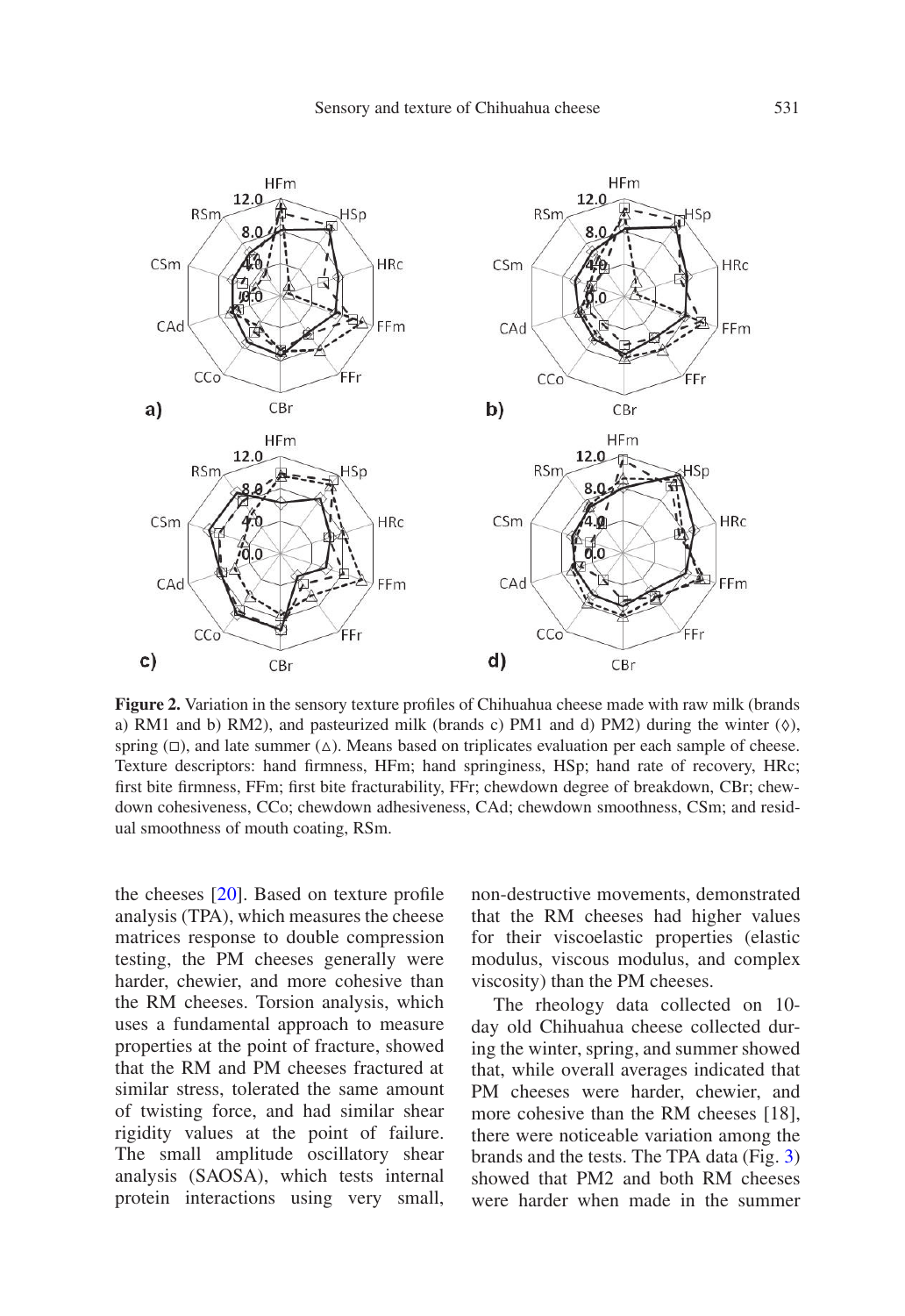<span id="page-7-0"></span>

**Figure 3.** Changes in texture profile analysis properties (a) hardness, b) chewiness, c) cohesiveness, and d) springiness) across seasons (winter, win; spring, spr; and late summer, sum) for Chihuahua cheese made with raw milk (brands RM1 ( $\Diamond$ ) and RM2 ( $\Box$ )) or pasteurized milk (brands PM1 ( $\triangle$ ) and PM2 (O)). Means based on triplicate replications/block of cheese with three blocks per each sample of cheese.

than at other times of the year. Chewiness values were highest ( $\dot{P}$  < 0.05) for the RM2, PM1, and PM2 cheeses made in the summer while values for the RM2 and PM1 cheeses were lowest  $(P < 0.05)$ in the spring. The cohesiveness of the RM cheeses were highest  $(P < 0.05)$  in the winter and lowest  $(P < 0.05)$  in the summer. The cohesiveness values for the PM cheeses were consistent  $(P > 0.05)$ throughout the year. Cheeses made during the winter had the lowest TPA springiness values. Overall, torsion tests showed that cheeses made in the summer fractured at higher  $(P < 0.05)$  stresses and lower  $(P < 0.05)$  strains than cheeses made in the winter (Fig. [4\)](#page-8-0). There were some brand variations. The spring RM1 cheese had the lowest shear stress value, while PM2 consistently had the highest shear strain values, and the summer RM2 cheese had the highest shear rigidity. The viscoelastic properties were consistent ( $P > 0.05$ ) among the brands and throughout the year for Chihuahua cheese (Fig. [5\)](#page-9-0). Some of the differences in rheological properties that were noted were contributed to brandto-brand variation although a few properties clearly had seasonal trends, such as cheeses made in the summer had stronger cheese matrices (highest hardness, chewiness, and shear stress) while cheeses made in the winter were not as flexible (low TPA springiness and shear strain values).

# **3.5. Comparison of sensory texture and rheology characteristics**

The significant ( $P < 0.05$ ) correlations between the sensory texture and rheological properties are listed in Table [I.](#page-8-1) Torsion analysis provided the best response to the sensory terms. Both shear stress, the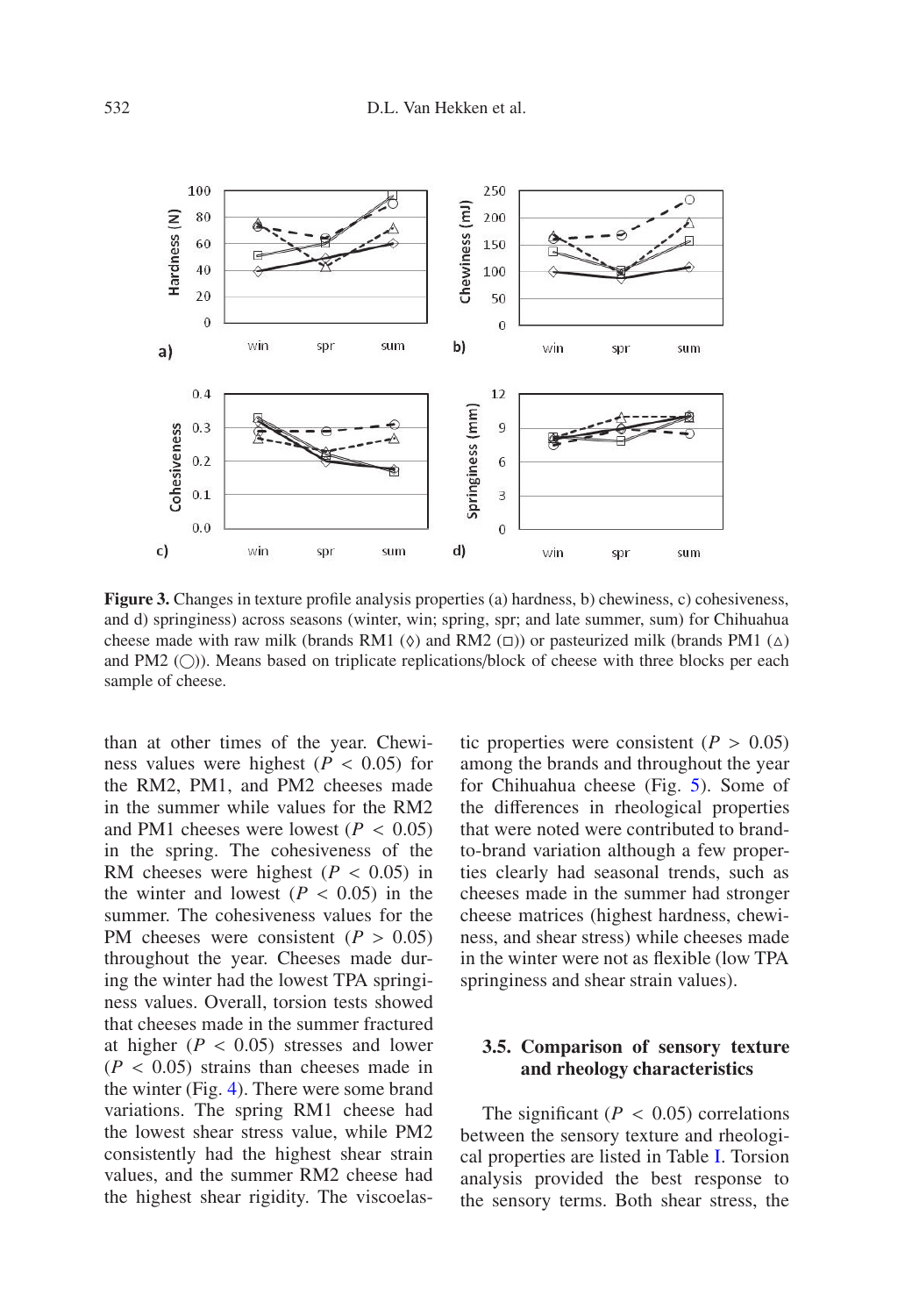<span id="page-8-0"></span>

<span id="page-8-1"></span>**Figure 4.** Changes in torsion analysis properties (a) shear stress at fracture, b) shear strain at fracture, and c) shear rigidity at fracture) across seasons (winter, win; spring, spr; and late summer, sum) for Chihuahua cheese made with raw milk (brands RM1  $(\lozenge)$  and RM2  $(\square)$ ) or pasteurized milk (brands PM1  $(\triangle)$  and PM2  $(\triangle)$ ). Means based on four replications/block of cheese with three blocks per each sample of cheese.

**Table I.** Pearson correlation coefficients for sensory texture attributes and rheological properties  $(n = 6)$ .

|                                         |          | Springiness Cohesiveness Shear stress Shear strain Shear rigidity |           |           |            |
|-----------------------------------------|----------|-------------------------------------------------------------------|-----------|-----------|------------|
| Hand springiness                        |          |                                                                   | $-0.847*$ |           | $-0.924**$ |
| Hand rate of recovery                   |          | $0.823*$                                                          | $-0.837*$ | $0.874*$  | $-0.959**$ |
| First-bite firmness                     | $0.867*$ |                                                                   |           |           |            |
| First-bite fracturability               |          |                                                                   | $0.795*$  |           | $0.852*$   |
| Chewdown cohesiveness                   |          |                                                                   |           | $0.911**$ |            |
| Residual smoothness<br>of mouth coating |          | $0.824*$                                                          |           | $0.917**$ |            |

 $* P < 0.05$ ;  $* P < 0.01$ .

amount of force needed to fracture the cheese matrix, and shear rigidity, the ratio of shear stress/strain, have positive correlations to first-bite fracturability; which is not unexpected as both terms define ability to fracture. The two torsion terms also have negative correlations to hand springiness and hand rate of recovery, terms that refer to the ability for the matrix to flex and hold on to its form. Shear strain, which measures how much deformation the matrix will tolerate before fracturing, was positively correlated to hand rate of recovery and chewdown cohesiveness, both terms suggesting flexibility of the matrix to hold together when strained. Only two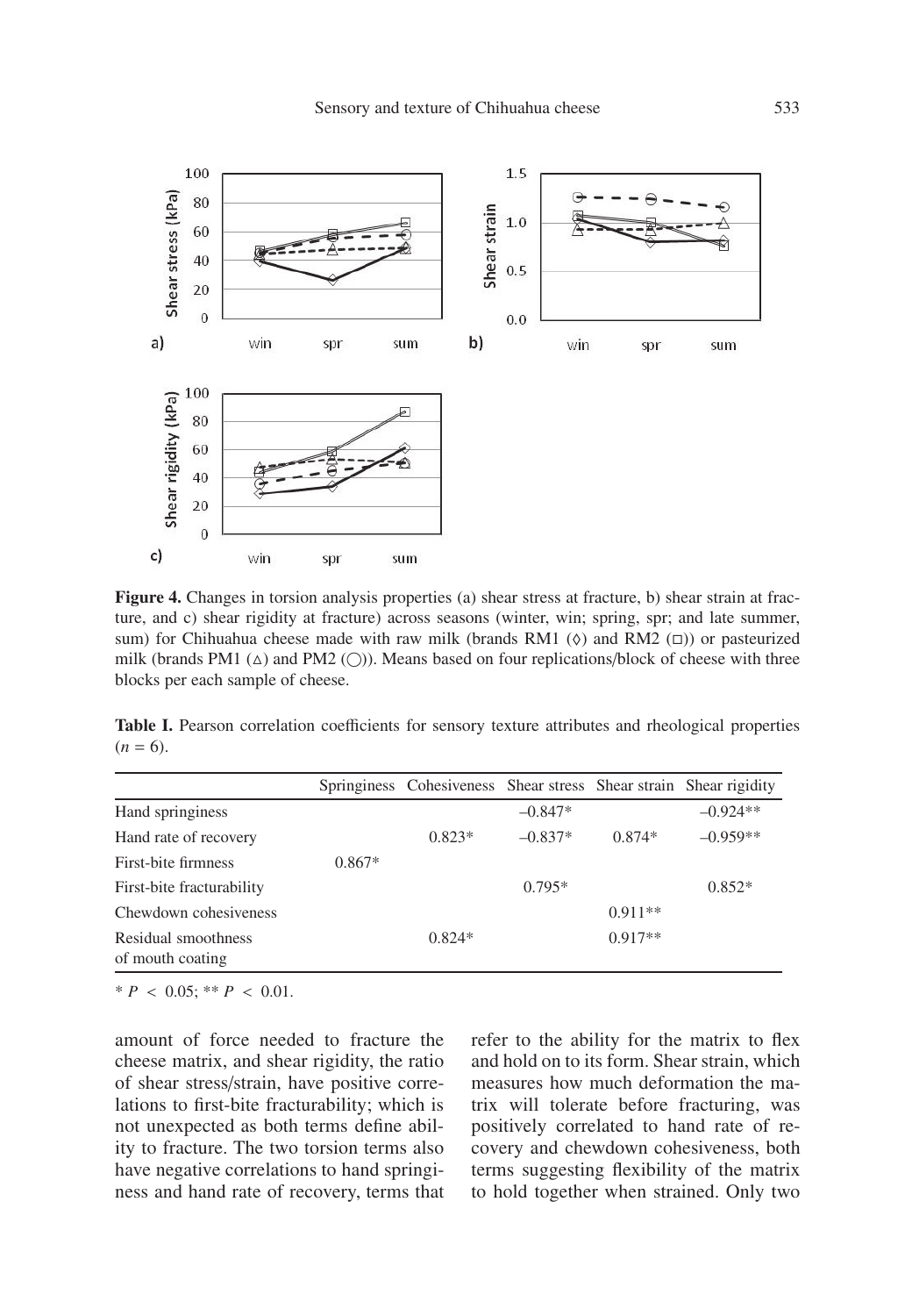<span id="page-9-0"></span>

**Figure 5.** Changes in small amplitude ocillatory strain analysis properties (a) elastic modulus, G'; and b) viscous modulus, G") across seasons (winter, win; spring, spr; and late summer, sum) for Chihuahua cheese made with raw milk (brands RM1  $(\lozenge)$  and RM2  $(\square)$ ) or pasteurized milk (brands PM1  $(\triangle)$  and PM2  $(\triangle)$ ). Means based on triplicate replications/block of cheese with three blocks per each sample of cheese.

of the TPA properties correlated to sensory traits. Springiness was positively related to first-bite firmness, which suggests the ability to hold a shape is indicative of the force needed in the first bite. Cohesiveness was related to hand rate of recovery which supports that the term describes the ability of the cheese matrix to hold together; the link between cohesiveness and residual smoothness of mouth coating is less clear. None of the viscoelastic terms correlated with the sensory traits. Only torsion shear strain, which reflects the amount of deformation that a cheese matrix can withstand before fracture, correlated with low hand springiness and hand rate of recovery. These were the two sensory attributes that were very low in the RM cheese made in late summer. Sensorial descriptors for cheese texture do not always correlate well to rheological properties [\[8](#page-11-16)]. Sensory and rheology tests are designed to measure the texture of cheese in different ways and conditions are not the same; for example, the rate and extent of deformation is not the same among panelists and is not the same as found in rheology tests. Hand and firstbite firmness usually correlates well with rheology terms for hardness/firmness, but chewdown terms are specifically difficult to compare because they are influenced by the mixing and solubilization of the cheese with saliva, food manipulation within the mouth, and changing temperature of the food as it is chewed; conditions typically not found in rheological tests. In addition,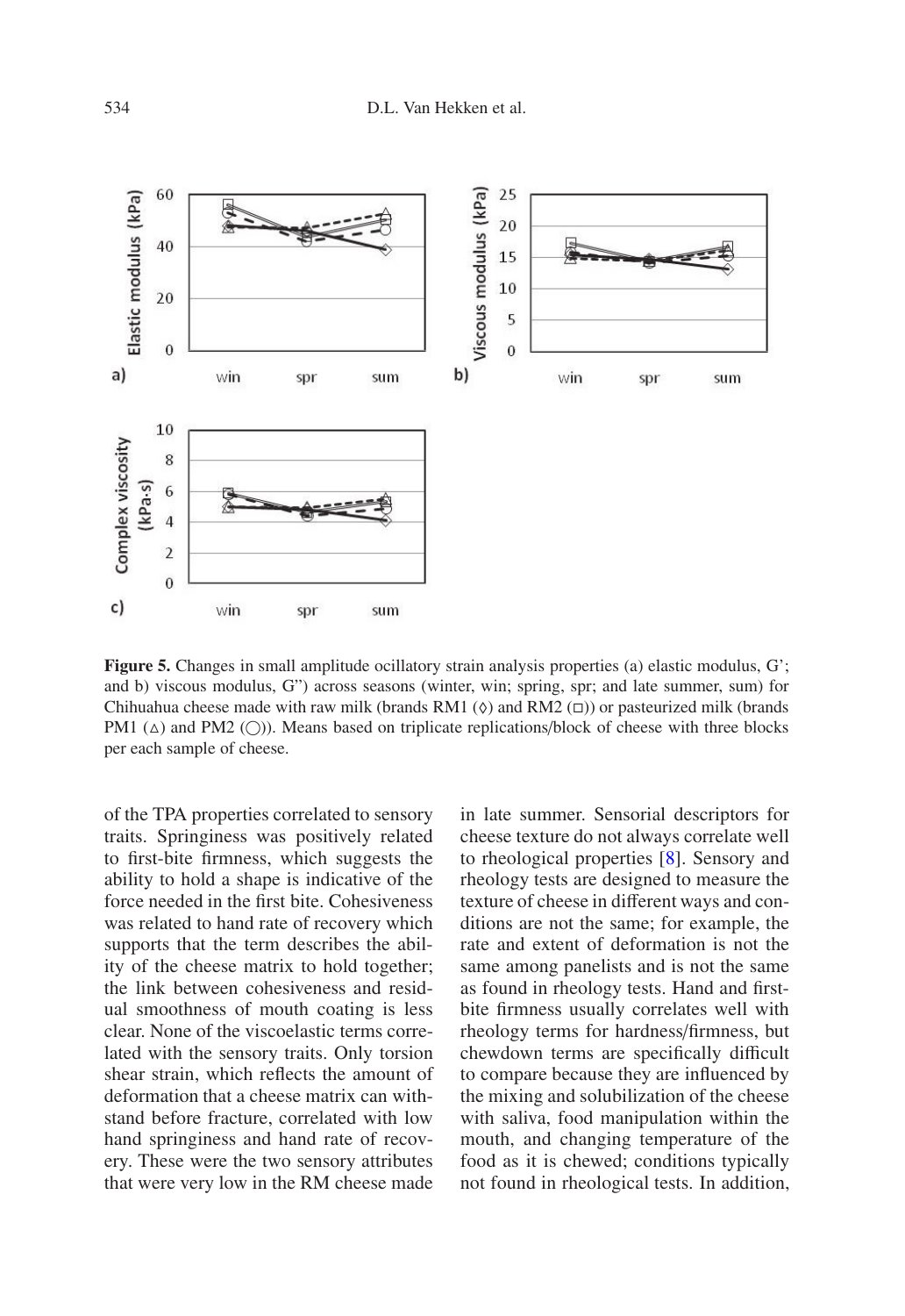significant correlations can be coincidental and results must be examined for logical mechanisms.

The response of the cheese protein matrix to different stresses and strains can be influenced by a number of different factors. The composition of the final cheeses were very similar  $(P > 0.05)$  and probably was not a major factor in the differences noted in the rheology. Cheeses were manufactured using different parameters including: coagulated milk was cut into cubes ranging in size from 6 to 25 mm<sup>3</sup> in size, cooked at 37 to 40  $°C$  for 15 to 60 min. cheddared for 20 to 90 min, and pressed overnight at 120 to 550 Pa [\[17](#page-11-4)]. Each of these parameters can influence the formation and final form of the cheese matrix and would affect the rheology of the cheese. In an earlier evaluation of 16 brands of Chihuahua cheese made with either RM or PM, Tunick et al. [\[17](#page-11-4)] reported that differences in manufacturing protocols had relatively little impact on the final product, only the reduction of microflora by the pasteurization of the cheese milk produced noticeable differences in cheese traits. Because of these findings, the impact of manufacturing differences are included in the brand-to-brand variation noted in the present study.

The presence of the indigenous microflora in the cheeses will impact the status of the cheese matrix, even after only 10 d of aging. In a project on Pecorino del Poro, a RM cheese from Italy, researchers reported higher diversity of mesophilic lactobacilli and cocci in cheeses made in the spring compared to the thermophilic lactobacilli and cocci in the cheeses made in the summer [\[3\]](#page-11-14). Enzymes released by the microflora, indigenous to the milk (such as plasmin) and added to the cheesemilk (such as chymosin) influence the degree of proteolysis and lipolysis within the cheese matrix and thus influence flavor and texture [\[3](#page-11-14), [13\]](#page-11-15). Significant proteolysis [\[10\]](#page-11-17) and solubilization of the calcium

phosphate [\[11](#page-11-12)] within the cheese matrix over the first 2-weeks after manufacture contributes to the initial softening of the cheese matrix.

The protein matrix is the foundation for the quality traits of cheese as it controls the distribution and release of flavor compounds, imparts mouth feel, determines how the cheese will slice, shred, or crumble, and controls the degree to which a cheese will melt. Both sensory texture and rheological tests provide information about the properties of the cheese matrix from different perspectives and furthers our understanding of the quality traits of the cheese. Sensory and rheological findings showed differences between the RM and PM cheese while the variations seen from season to season were within brand-to-brand variation noted in Mexican Chihuahua cheese. As the demand for Hispanic-style cheeses increases, defining and understanding the sensorial and rheological attributes of traditionally made Mexican cheeses provides guidance to cheese makers as new ways are explored to improve the production and shelf life of the cheese.

**Acknowledgements:** The authors thank J. Phillips for statistical guidance, J. Shieh for SAOSA rheological data, and the sensory panelists involved in this study. Partial support for this project was funded by the USDA, Foreign Agricultural Service, Scientific Cooperative Research Program, and Dairy Management Inc. (Rosemont, IL, USA).

#### **REFERENCES**

- <span id="page-10-0"></span>[1] Bricker A.L., Van Hekken D.L., Guerrero V.M., Gardea A.A., Microflora isolated from Mexican Mennonite-style cheeses, Food Prot. Trends 25 (2005) 637–640.
- <span id="page-10-1"></span>[2] Brown J.A., Foegeding E.A., Daubert C.R., Drake M.A., Gumpertz M., Relationships among rheological and sensory properties of young cheeses, J. Dairy Sci. 86 (2003) 3054– 3067.